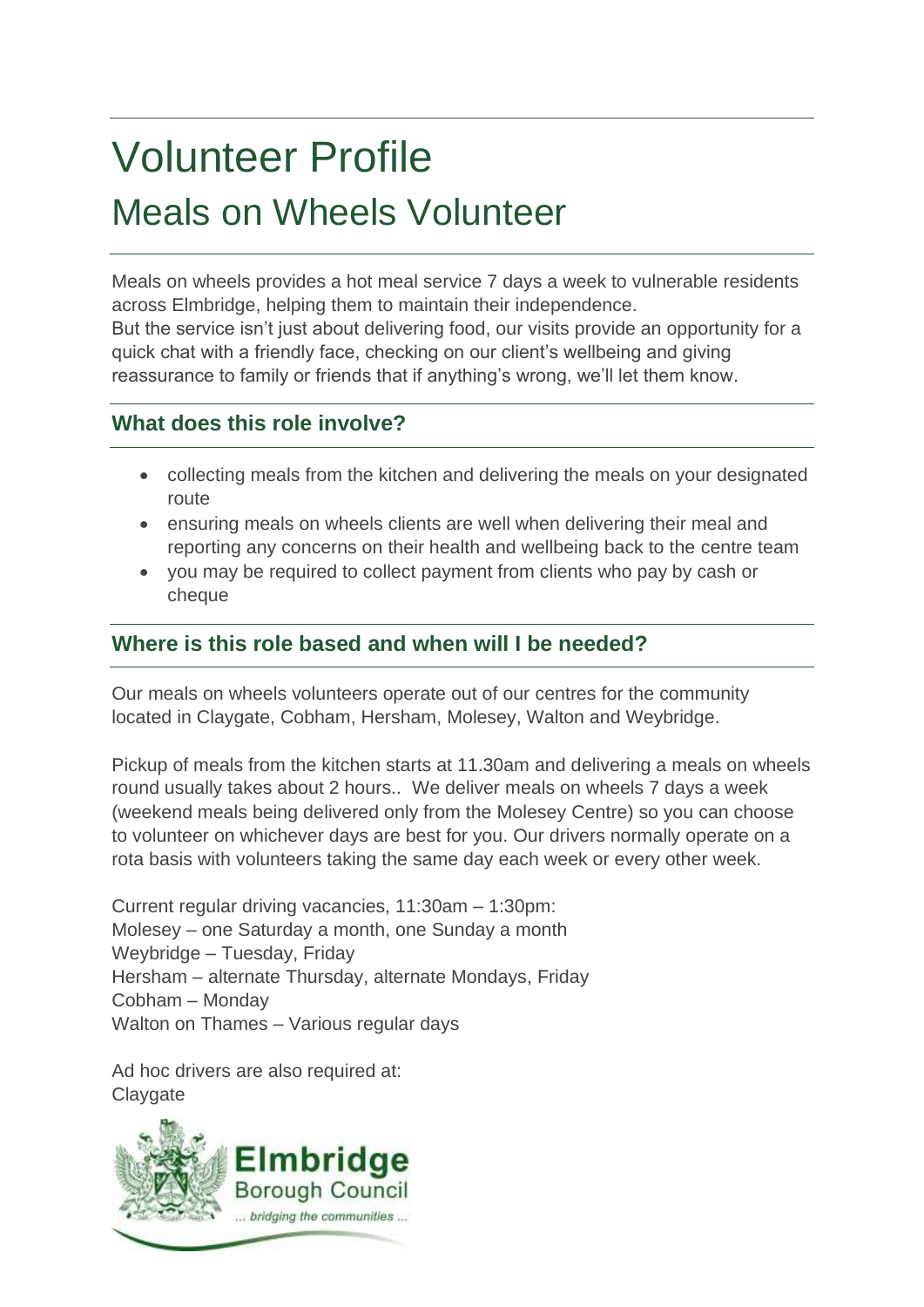Hersham **Walton** Cobham

In addition, Cobham Centre require volunteers to provide a local walking delivery Wednesday and Friday, 11:45am – 12:30pm

### **Who will I report to?**

All meals on wheels drivers report to the Centre Manager, who will arrange your spot on the rota and who will field any concerns or queries that come up when delivering your round.

#### **Who would this role be suitable for?**

This role would be ideal for someone who:

- is outgoing and enjoys meeting people
- is looking for a regular volunteering opportunity
- wants to volunteer during lunchtime or school hours
- would like to make a difference in their local community

#### **Are there any requirements for this role?**

All meals on wheels drivers will need a valid driving licence and the use of their own vehicle.

Your vehicle will need to have a valid MOT, be insured for delivering meals on wheels and have valid Vehicle Excise Duty Tax.

All drivers are paid for miles travelled whilst delivering their meals on wheels round, mileage is paid by BACS transfer after completion of a round.

## **Will I have to do any training?**

Apart from a valid driving licence, no formal training is required to be a meals on wheels driver.

As part of your induction, your Centre Manager can arrange for you to shadow a more experienced driver until you feel confident to deliver a round on your own.

## **Will I need a DBS check?**

As this role means you will be dealing with vulnerable adults, an enhanced disclosure and barring service (DBS) check will be required. Our Volunteer Coordinator will support you with the necessary forms during your application.